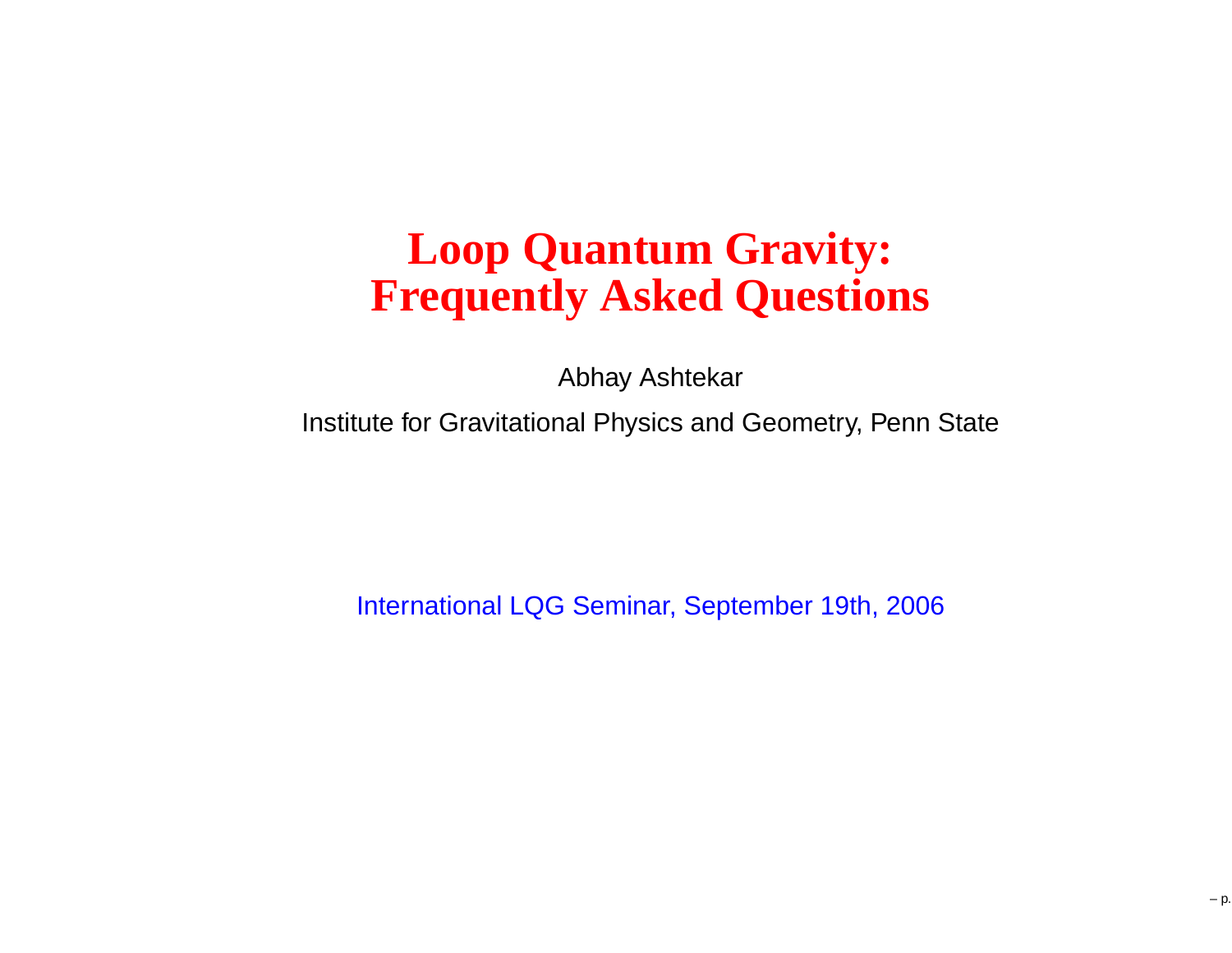#### • Origin of this Talk:

Organizers of the 11th Marcel Grossmann Conference in Berlin asked me to summarize some recent advances in LQG and address some concerns raised by 'outsiders'. I accepted after some hesitation because everyone I consulted said it is important to have our view-point recorded in an official setting. I received <sup>a</sup> lot of input from colleagues in Canada, France, Germany, Mexico and the US. It was the least pleasant talk I have givenbut the exercise was useful. Jorge suggested that I give an expanded version of the FAQs part as an ILQG seminar since very few us were at MG11.

#### • Goal:

To get feed back from our community to sharpen and improve ourresponses to FAQs. As in any large and healthy community, different people have somewhat different viewpoints. But I hope this talk will serveas <sup>a</sup> vehicle to develop <sup>a</sup> broad consensus on the successes and challenges of LQG. I will stop at several points during the talk and ask forcomments and questions so we can have an active dialog.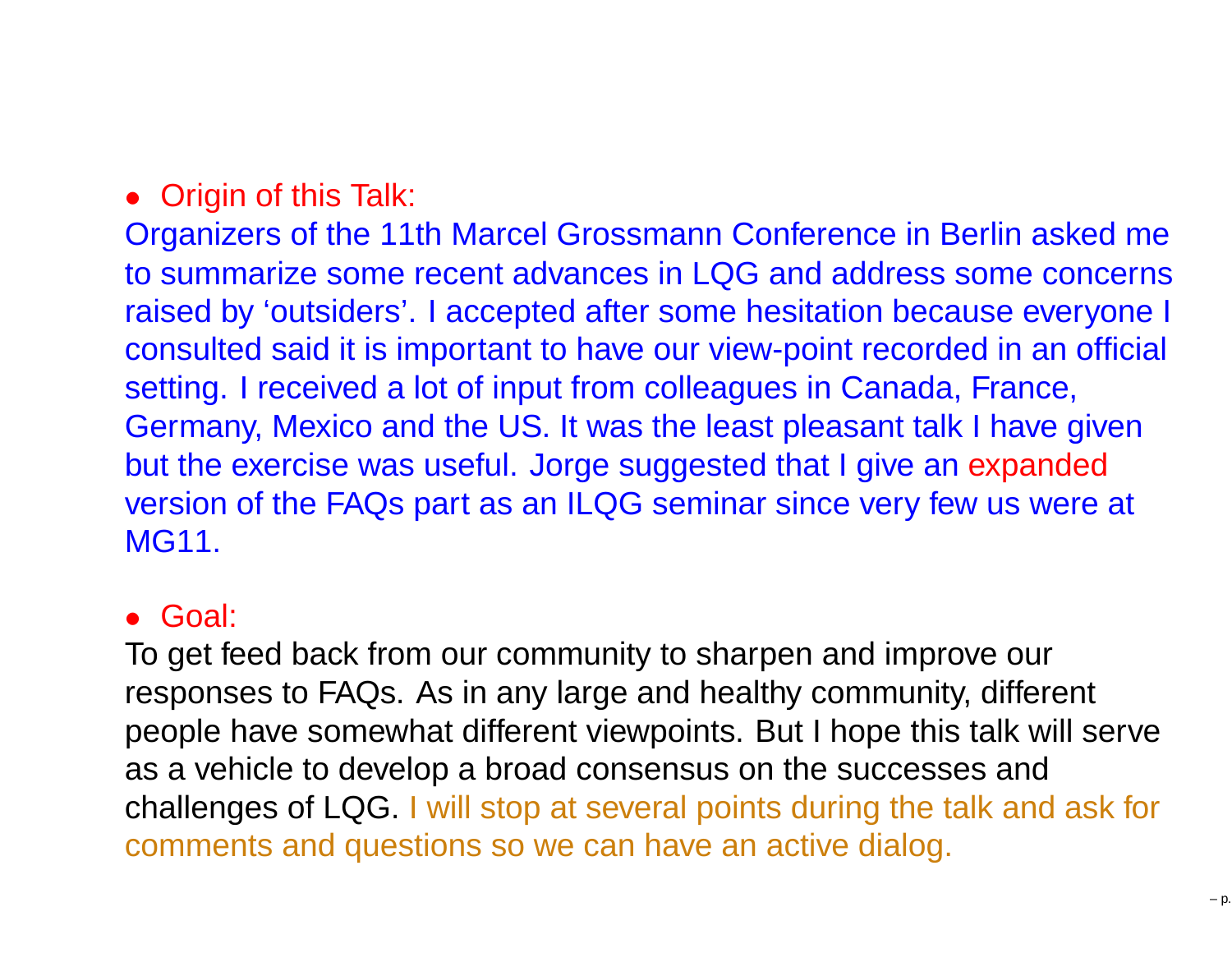## **1. Quantum Corrections**

• Shouldn't Einstein's equations get quantum corrections?Yes. And they do receive quantum corrections in LQG. Consider QED. There one begins with the classical Maxwell-Dirac actionand then proceeds with quantization. One does not argue that the classical action must be modified because of quantum corrections. Yet, the effective action —which is meant to incorporate all quantum effectshas all sorts of additional terms representing quantum corrections.

The viewpoint is similar with Einstein-matter actions in LQG. The classical theory one 'quantizes' is general relativity (or supergravity). But Einstein equations do receive quantum corrections. In fact, one would expect theeffective action to exhibit Planck scale *non-localities*.

We already know the leading corrections in quantum cosmology. TheFriedmann equations  $(\dot{a}/a)^2=8\pi G/3$  is replaced by  $(\dot{a}/a)^2=(8\pi G/3)[1-\rho_{\mathrm{matter}}/\rho_{\mathrm{crit}}]$  ) The precise form of this quantum correction leads to profound departures $\rho_{\text{matter}}/\rho_{\text{crit}}]$  where  $\rho_{\text{crit}} = 3/16\pi^2$  $^2\gamma ^3$  $^3G^2$  $^2\hbar \approx 0.8 \rho_{\rm Pl}.$ from general relativity in the Planck regime.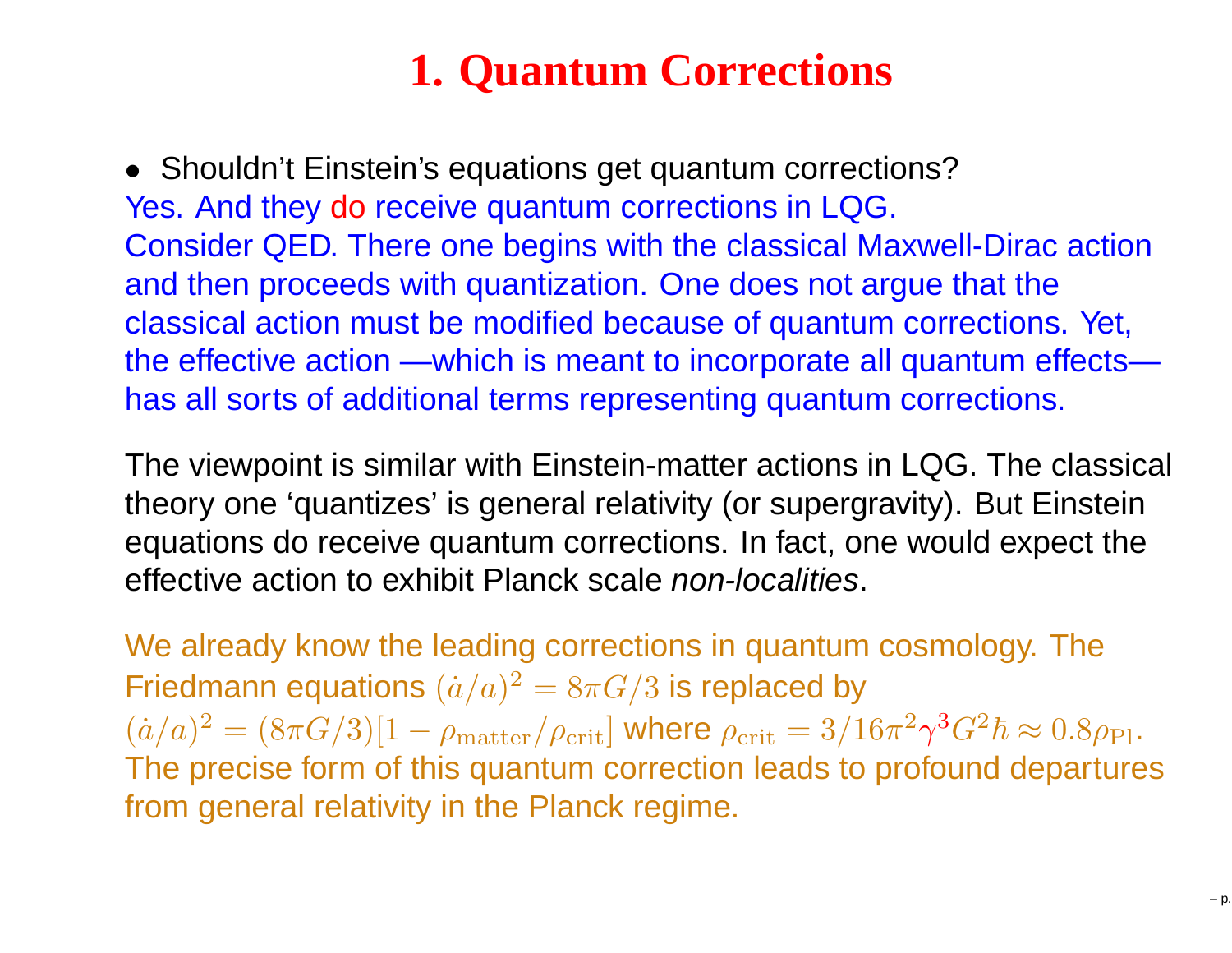# **2. Ambiguities in the Hamiltonian Constraint**

• Isn't there <sup>a</sup> large number of ambiguities in dynamics of LQG? Yes. Indeed, these have been well known to the LQG community for quite ${\sf some\ time},$   ${\sf pointed\ out\ in\ many\ reviews}$  (e.g. by AA & Lewandowski). This is precisely the incompleteness of the current status of LQG.

Some of these correspond to factor ordering ambiguities which are present also in ordinary quantum mechanics. They are partially reduced by the requirement that the constraint should be self-adjoint so one canpass to the physical Hilbert space by group averaging. In quantum cosmology, explicit calculations have shown that the remaining factorordering freedom does not change the qualitative predictions of the theory —-only some minor details change. Therefore there is reason to hope that the situation would be similar in the full theory.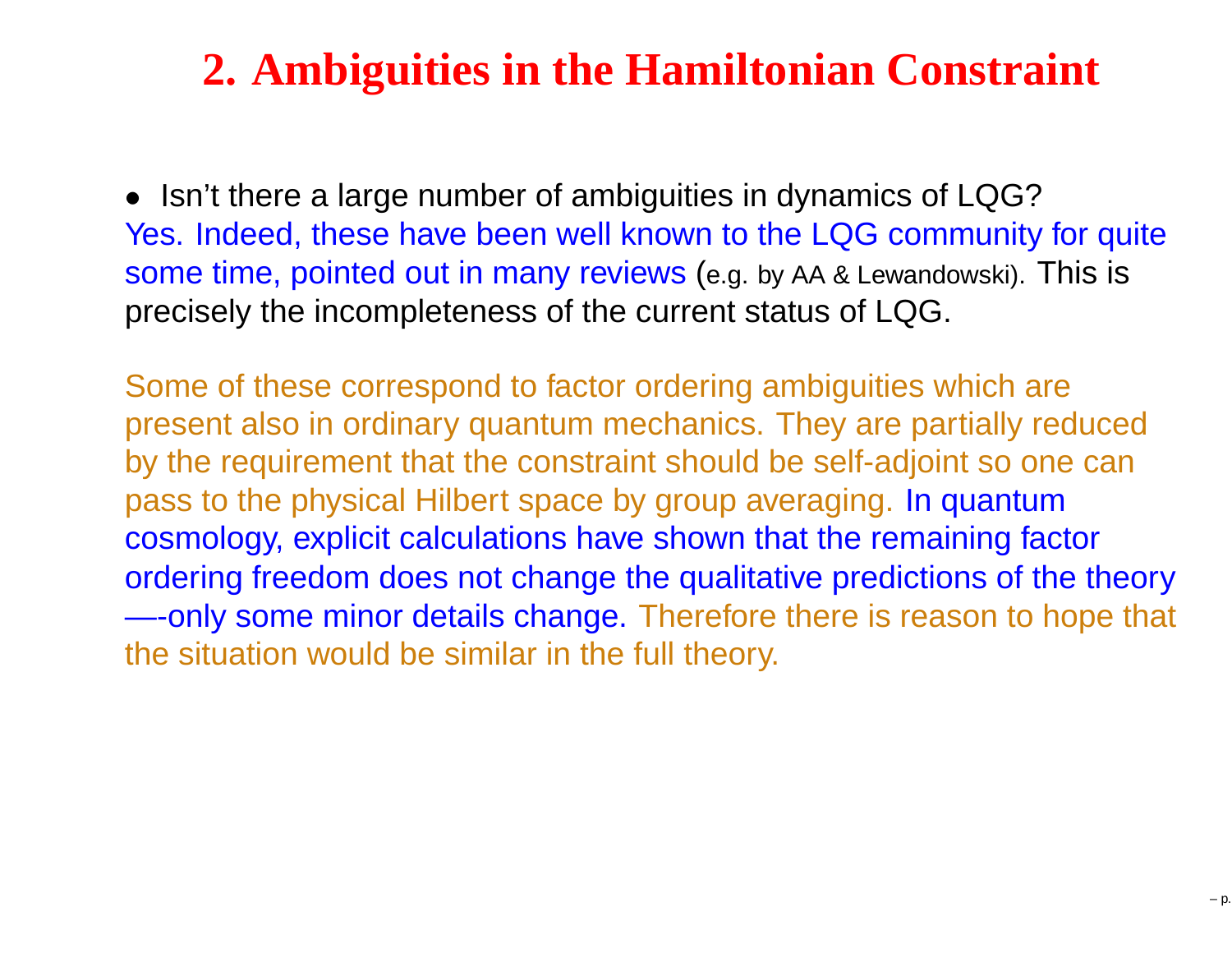There is <sup>a</sup> more significant ambiguity associated with the choice of representation  $j$  associated with the new edge that is added to the Hamiltonian constraint. This does change the constraint qualitatively. Inquantum cosmology, one gets <sup>a</sup> higher order difference equation (Vandersloot). But Perez has given arguments to the effect that we shouldonly use the fundamental representation  $j = 1/2.$ 

Finally there are ambiguities associated with the choice of triangulationsand treatment of the 'non-Euclidean part of the constraint'. At present these are not controlled and require more work. In my view, fresh approaches involving gauge fixing of the Gauss and Diffeomorphism constraints, derivations from spin-foams and discretization schemes <sup>a</sup> laGambini-Pullin have to be pursued aggressively.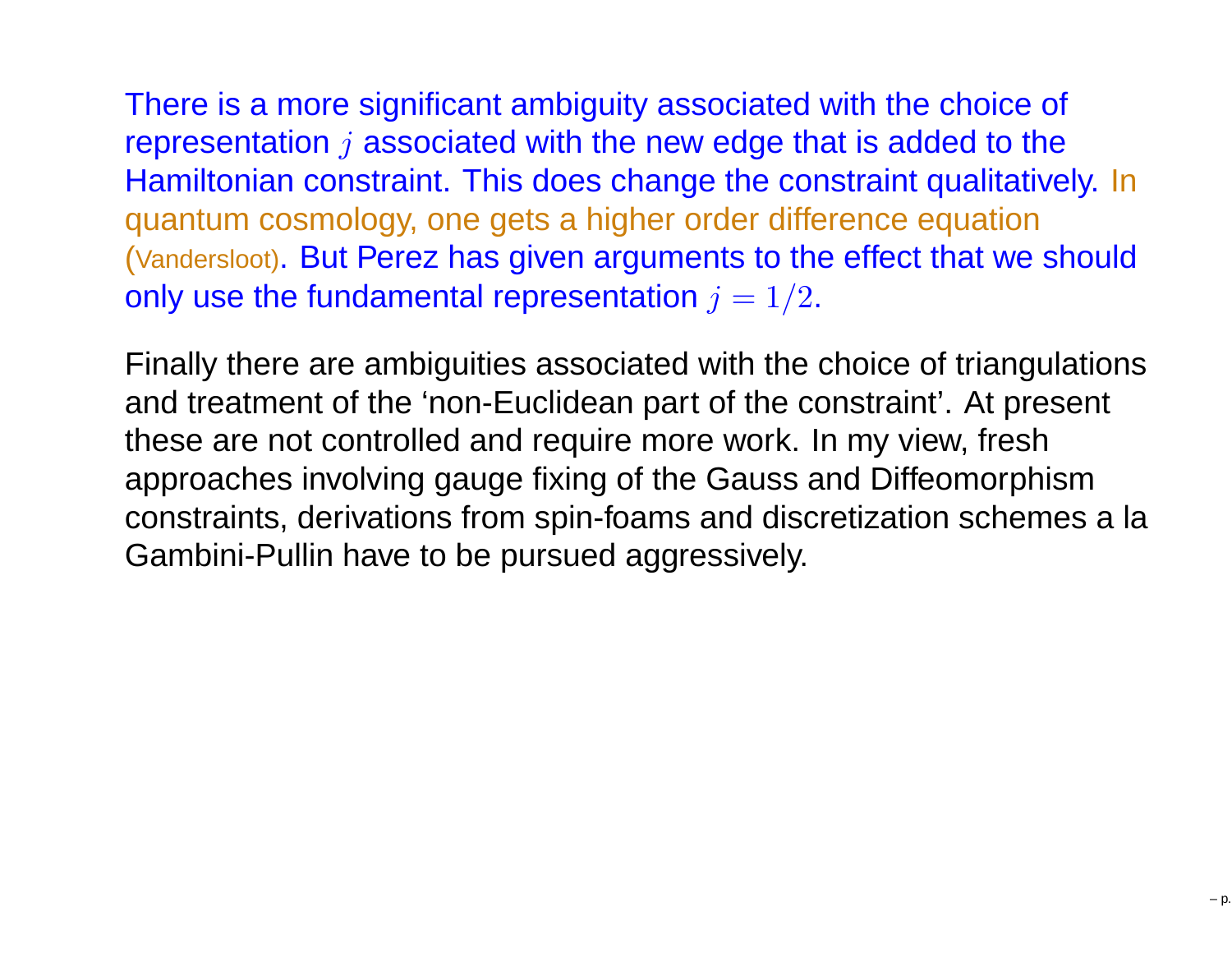• In the current approach, the constraint algebra can not be verified inquantum theory. Is this not <sup>a</sup> fatal drawback?

No. Logically there is nothing wrong: i) first imposing the Gauss constraint; ii) defining the Diff constraint only the Hilbert space of gaugeinvariant states and solving it; and iii) then defining the Hamiltonian constraint on the Hilbert space of gauge and Diff invariant states and thensolving it. If this procedure leads to <sup>a</sup> theory with <sup>a</sup> rich semi-classical sector, it would be <sup>a</sup> viable physical theory. (2+1 theory) However, in practice, to resolve ambiguities and have <sup>a</sup> better chance at <sup>a</sup> viable theory, requiring satisfaction of the constraint algebra could be veryhelpful. But this is not essential logically.

• Aren't these ambiguities just <sup>a</sup> reflection of the ambiguities associatedwith perturbative non-renormalizability of Einstein gravity?

No! The two have entirely different origins: Incompleteness of our current understanding *versus* Inadequacy of the Gaussian fixed point.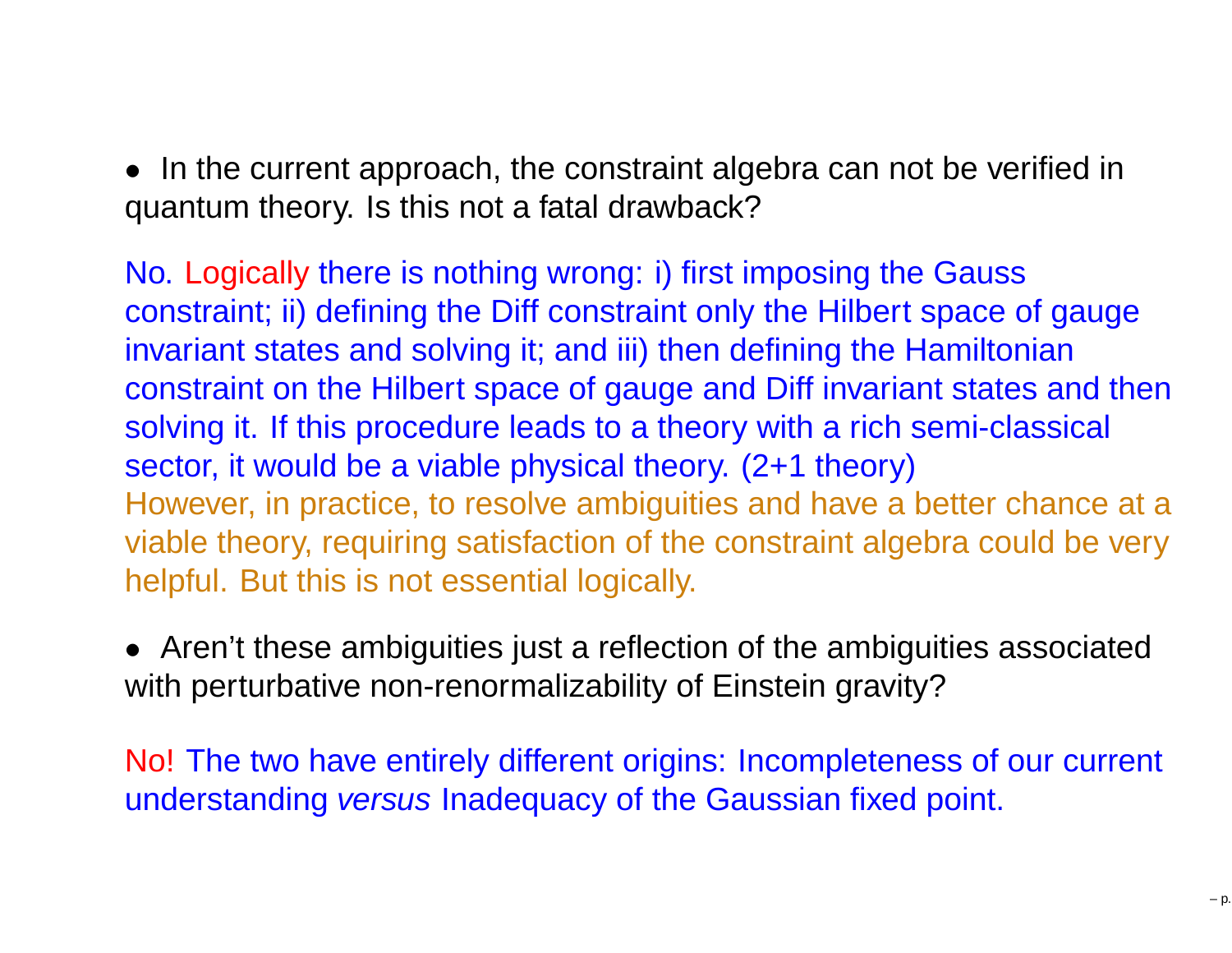$\star$  2+1 gravity is also power counting renormalizable but exactly and unambiguously soluble in LQG. The Madrid group has compared and contrasted the perturbative and non-perturbative treatments for 2+1gravity coupled to <sup>a</sup> scalar field. This needs to be more widely understood.

 $\star$  There exist perturbatively non-renormalizable but exactly soluble models, e.g., GN(3). It admits <sup>a</sup> non-Gaussian fixed point (NGFP). Initiallyit was thought that the correlation functions will not be tempered distributions, i.e., will be worse behaved than those in perturbative field theories, reflecting the perturbative non-renormalizability. This turned out not to be the case!

 $\star$  By now there is significant evidence that Einstein gravity also admits a NGFP (Reuter, Luscher, Buonanno, Saureressig, Percacci, Perini, ...). Furthermore there are some qualitative similarities between their findings and spin-foams/LQG. In particular, the effective space-time dimension at thePlanck scale appears to be two.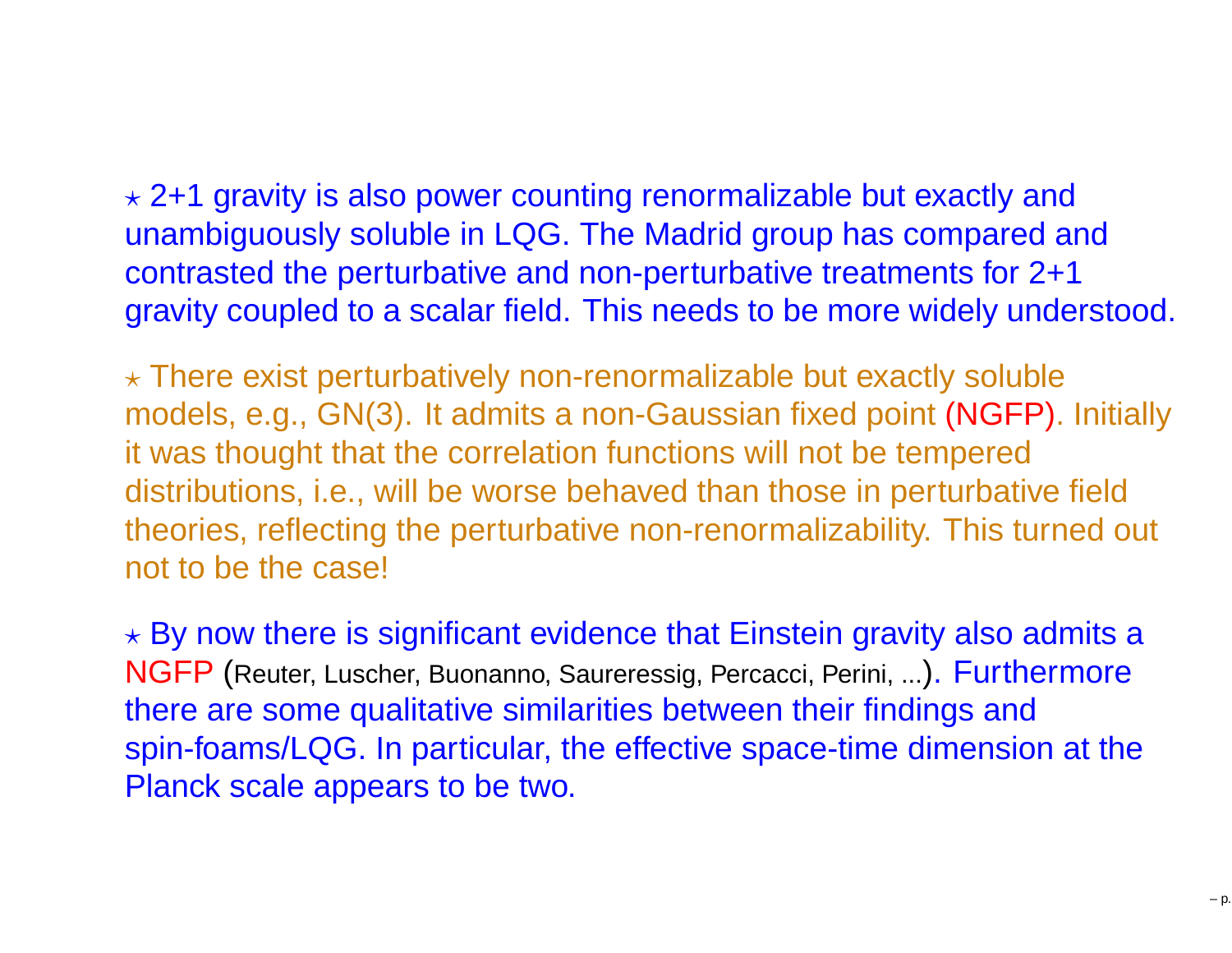## **3. Assessing Progress**

• If <sup>a</sup> definite Hamiltonian constraint has not emerged yet, could one not say that there has been little progress since the Wheeler-DeWitt geometrodynamics?

It is clarifying to compare the situation in string theory. There, the perturbation series is known to diverge —furthermore it does so uncontrollably because it is not even Borel summable. So, to any physical question —such as the graviton-graviton scattering amplitude— the full answer in perturbative string theory is infinite. Now, one may say that this also happens in QED. But there we know the theory is incomplete and weshould not trust its predictions beyond (at most) first 137 terms in perturbation theory. But <sup>a</sup> theory which claims to be complete can not take that refuge. So, the standard belief is that we should not trust perturbation theory. Non perturbative effects are crucial. This was realized almost two decades ago but we still only have <sup>a</sup>skeleton of the candidate, non-perturbative  $M$  theory. So, the analogous<br>question in string theory would be: could one not say that there has been question in string theory would be: could one not say that there has beenlittle progress since supergravity?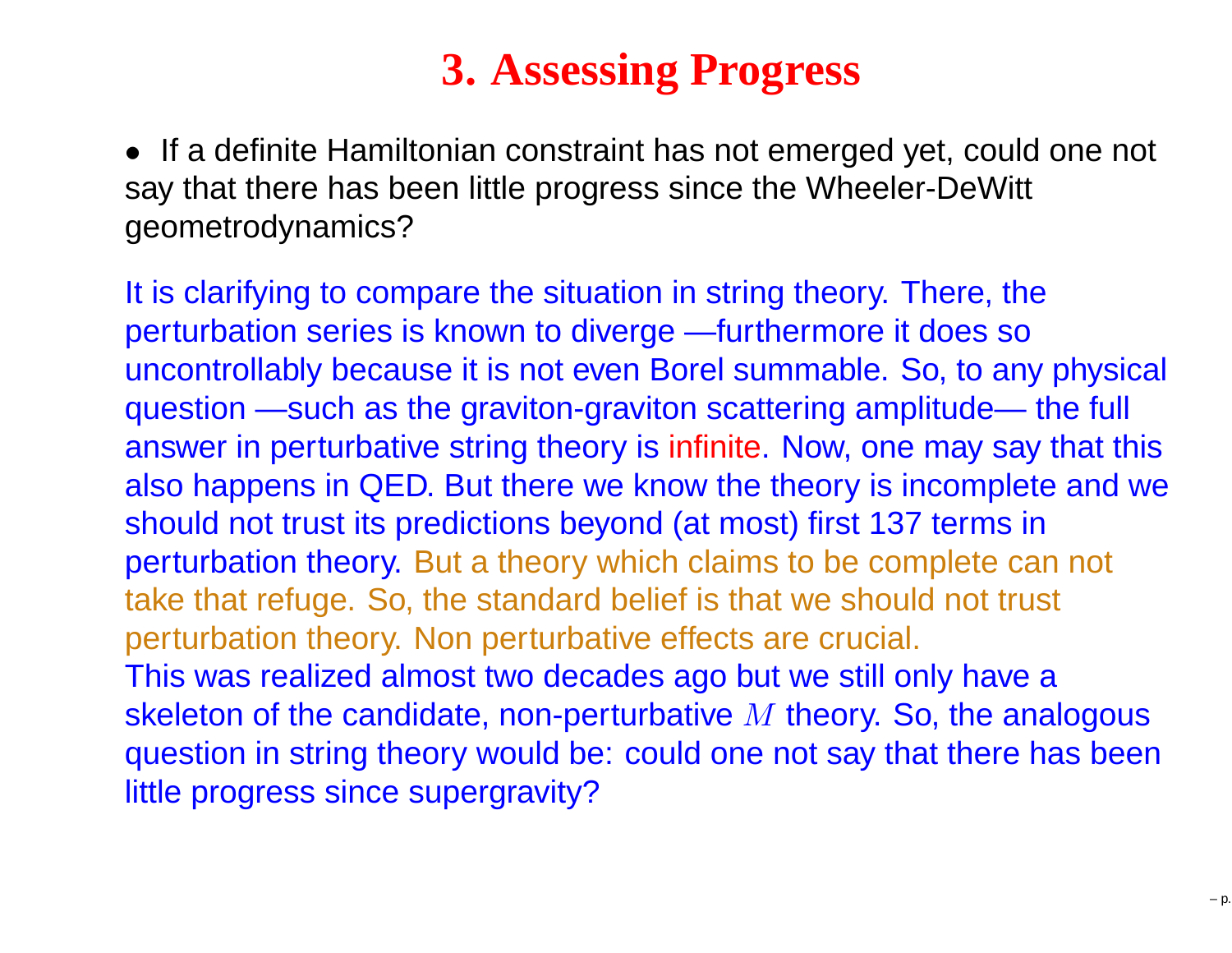I think that in both cases there is considerable incompleteness and diversity of ideas. But also considerable progress: Consistent frameworkshave emerged and special cases have been well-understood.

• LQG Examples:

i) A strong uniqueness theorem of the kinematical framework has emerged;

ii) A good understanding of the geometry of quantum horizons in equilibrium and <sup>a</sup> statistical mechanical derivation of entropy of blackholes;

iii) Spin-foam models have led to <sup>a</sup> fertile approach to obtaining thegraviton propagator, effective low energy theories and probing non-perturbative aspects of YM theories ; and,

iv) Dynamical ideas *in detail* in mini-superspaces and found physically desirable results, including singularity resolution.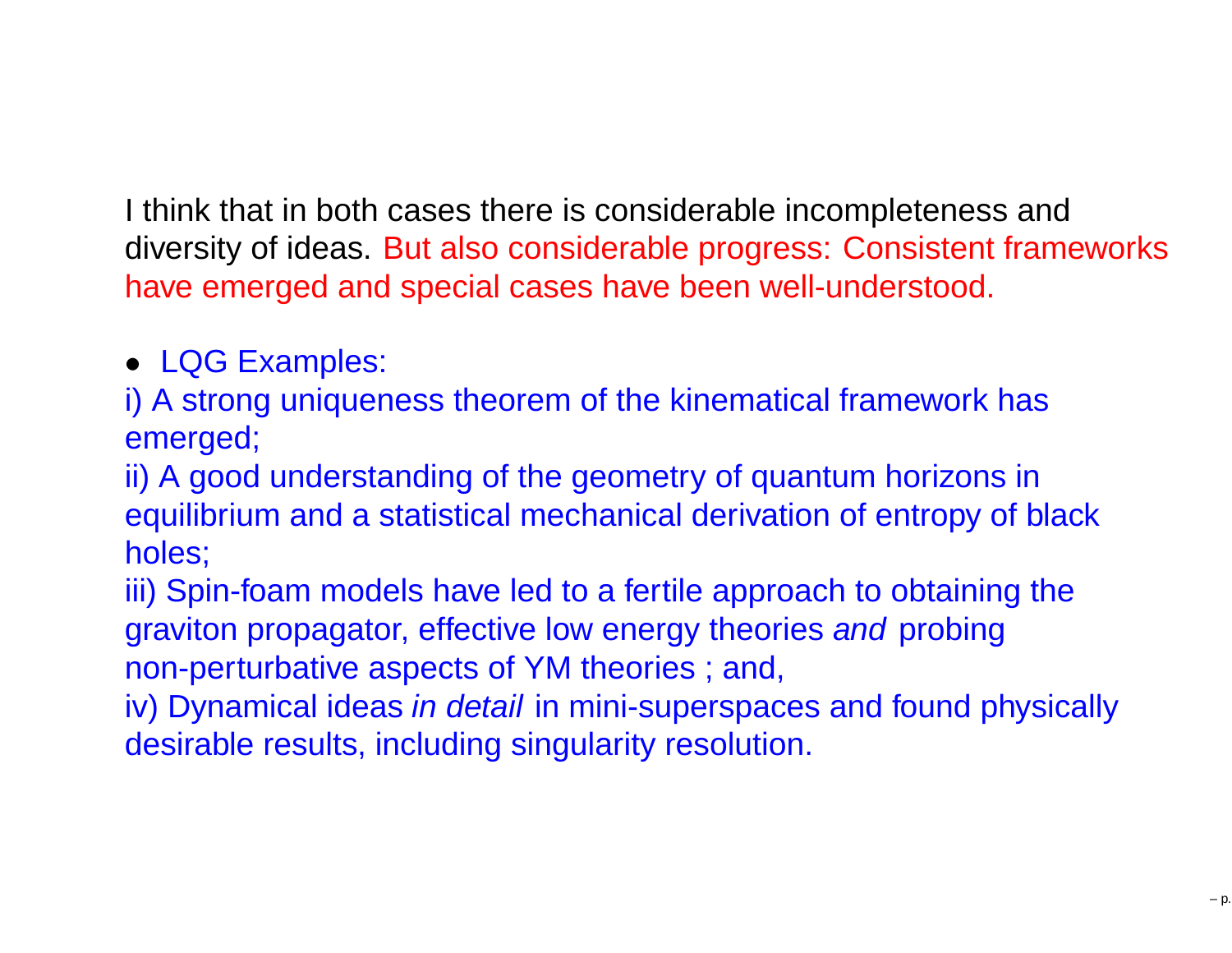# **4. Spin foams, BH Entropy and LQC**

• Much of the work in spin-foams is carried out in the Riemannian context which has no simple relation to the physical Lorentzian sector. Why is it interesting?

• Because it addresses long standing problems in <sup>a</sup> background independent fashion. Interesting mathematical physics like ADS/CFT which assumes unphysical boundary conditions. Furthermore, unlike ADS/CFT, the Riemannian spin-foams directly suggest strategies for the physically interesting sector. Formally, things go through at <sup>a</sup> level of rigoroften assumed in particle physics.

Other criticisms relating to spin foams were beautifully addressed byLaurent Friedel in

 http://www.math.columbia.edu/ voit/wordpress/?p=330see two January 23rd entries under <sup>&</sup>lt; L says: <sup>&</sup>gt; towards the end.

• In the black hole entropy calculation, what is the justification of assuming the Boltzmann statistics for punctures?

Misconception! No such assumption. One just counts the states of the quantum horizon geometry. Difference between <sup>a</sup> systematic derivation*versus* heuristic re-interpretation of the calculation.  $\frac{1}{2}$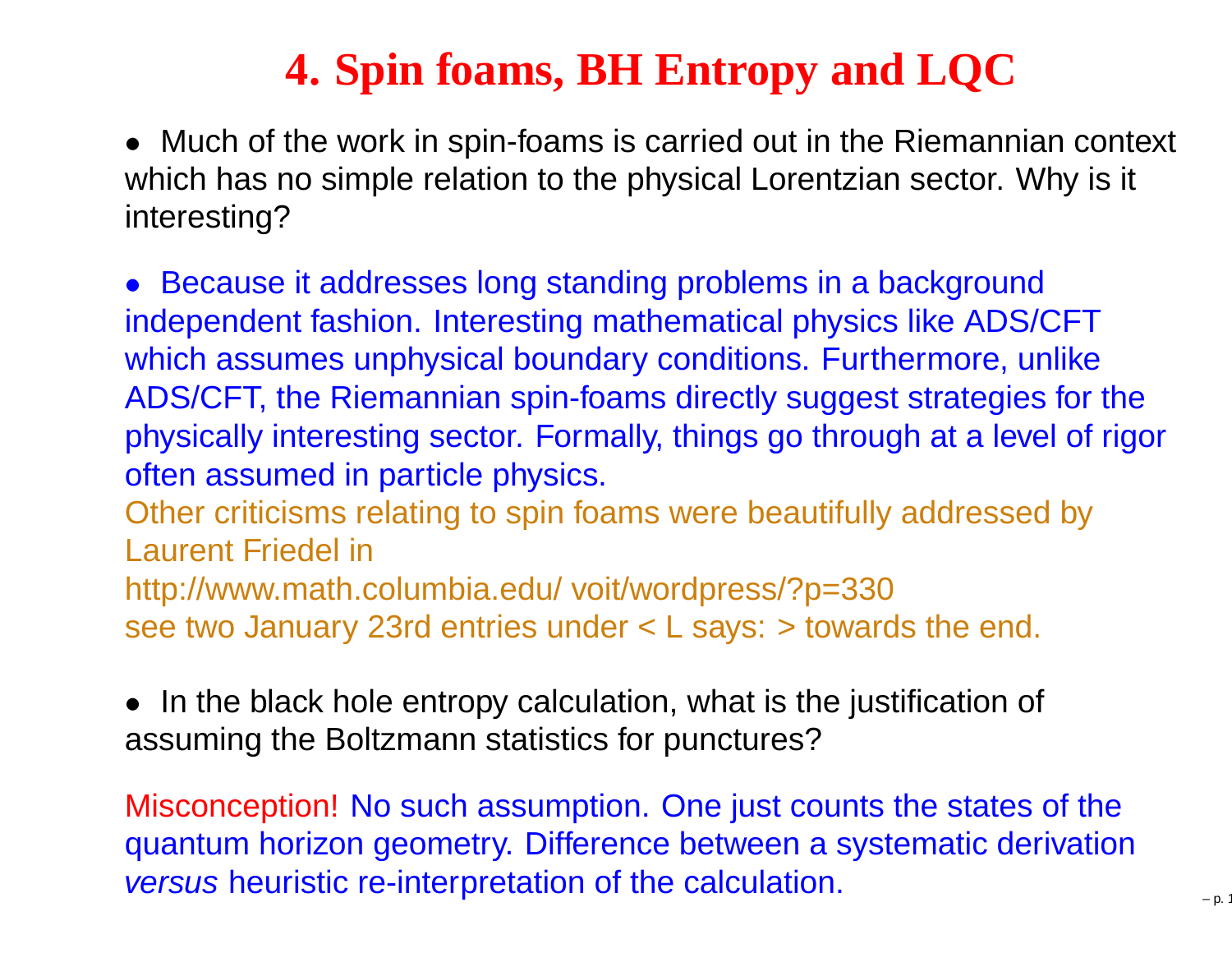- Isn't LQC too restrictive because of the huge symmetry reduction?
- $\star$  Absolutely! Inclusion of inhomogeneities is crucial. Focal point of significant current research.

#### However:

 $\star$  In classical general relativity, the BKL conjecture has received considerable support. Says that near space-like singularities spatial derivatives become negligible; homogeneity better and betterapproximation. So, homogeneous situations may provide an excellent handle over quantum geometry near space-like singularities.

 $\star$  Good models to provide intuition and guidance. For example, recent detailed analytical/numerical studies have provided new insights forconstructing the physical sector of the theory, forced us to abandon naive dynamics, and revealed interesting physics in the Planck domain. Similarity with checking ADS/CFT in symmetric situations (e.g. thePenrose limit).